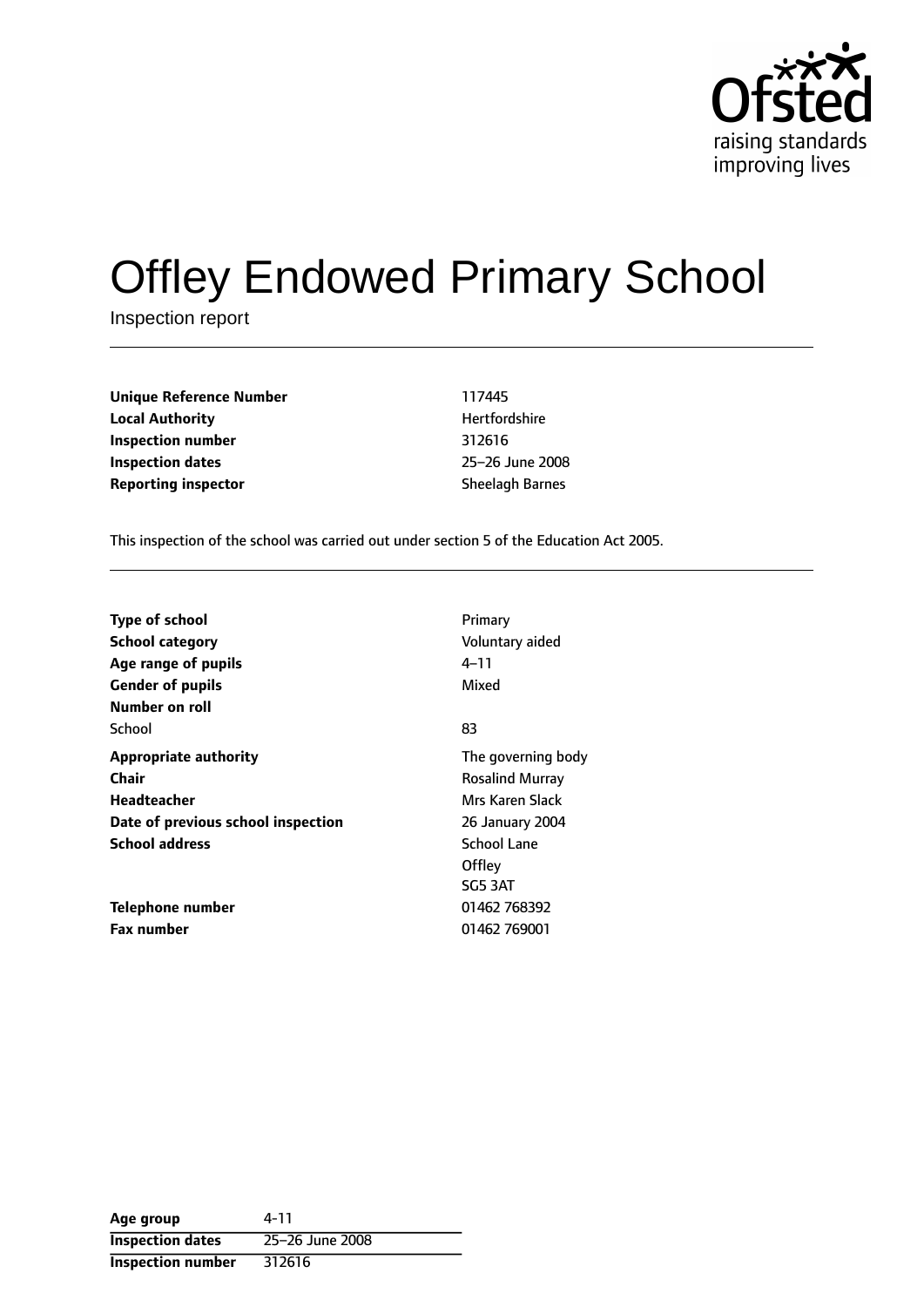.

© Crown copyright 2008

#### Website: www.ofsted.gov.uk

This document may be reproduced in whole or in part for non-commercial educational purposes, provided that the information quoted is reproduced without adaptation and the source and date of publication are stated.

Further copies of this report are obtainable from the school. Under the Education Act 2005, the school must provide a copy of this report free of charge to certain categories of people. A charge not exceeding the full cost of reproduction may be made for any other copies supplied.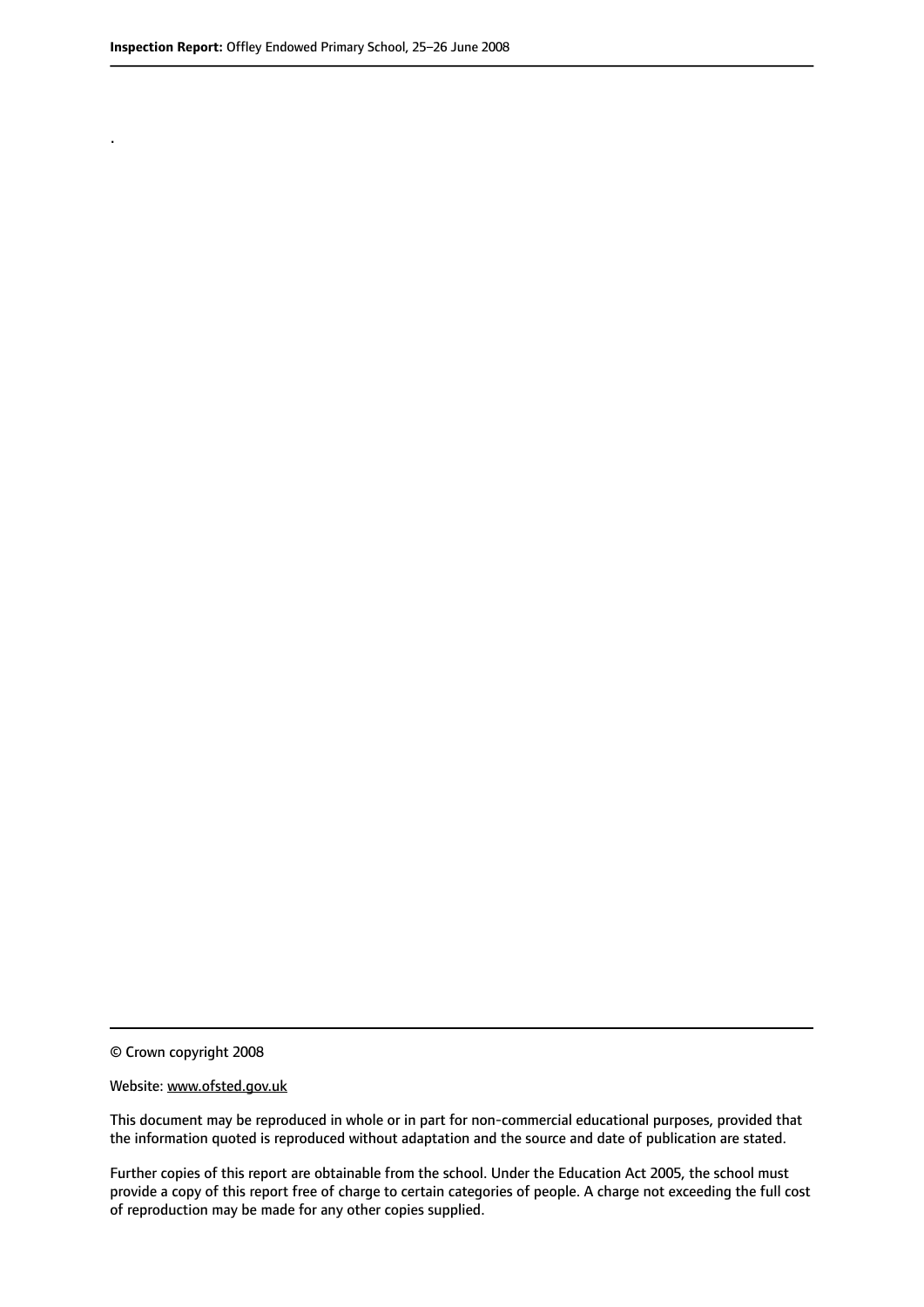# **Introduction**

The inspection was carried out by an Additional Inspector.

## **Description of the school**

This is a smaller than average sized primary school and pupils are taught in four mainly mixed-age classes. Most pupils are White British, although a small and growing proportion comes from a range of minority ethnic backgrounds, some of whom have English as an additional language. The proportion of pupils known to be eligible for free school meals is lower than national. Whilst the numbers of pupils who need extra support with their learning is broadly average, there are no pupils currently with a statement of special educational need. Attainment on entry is in line with that expected for children's ages. There have been significant recent changes to staff, which was also noted at the time of the previous inspection. The school has been awarded with the Healthy School Award and the Football Association Charter Mark.

### **Key for inspection grades**

| Grade 1 | Outstanding  |
|---------|--------------|
| Grade 2 | Good         |
| Grade 3 | Satisfactory |
| Grade 4 | Inadequate   |
|         |              |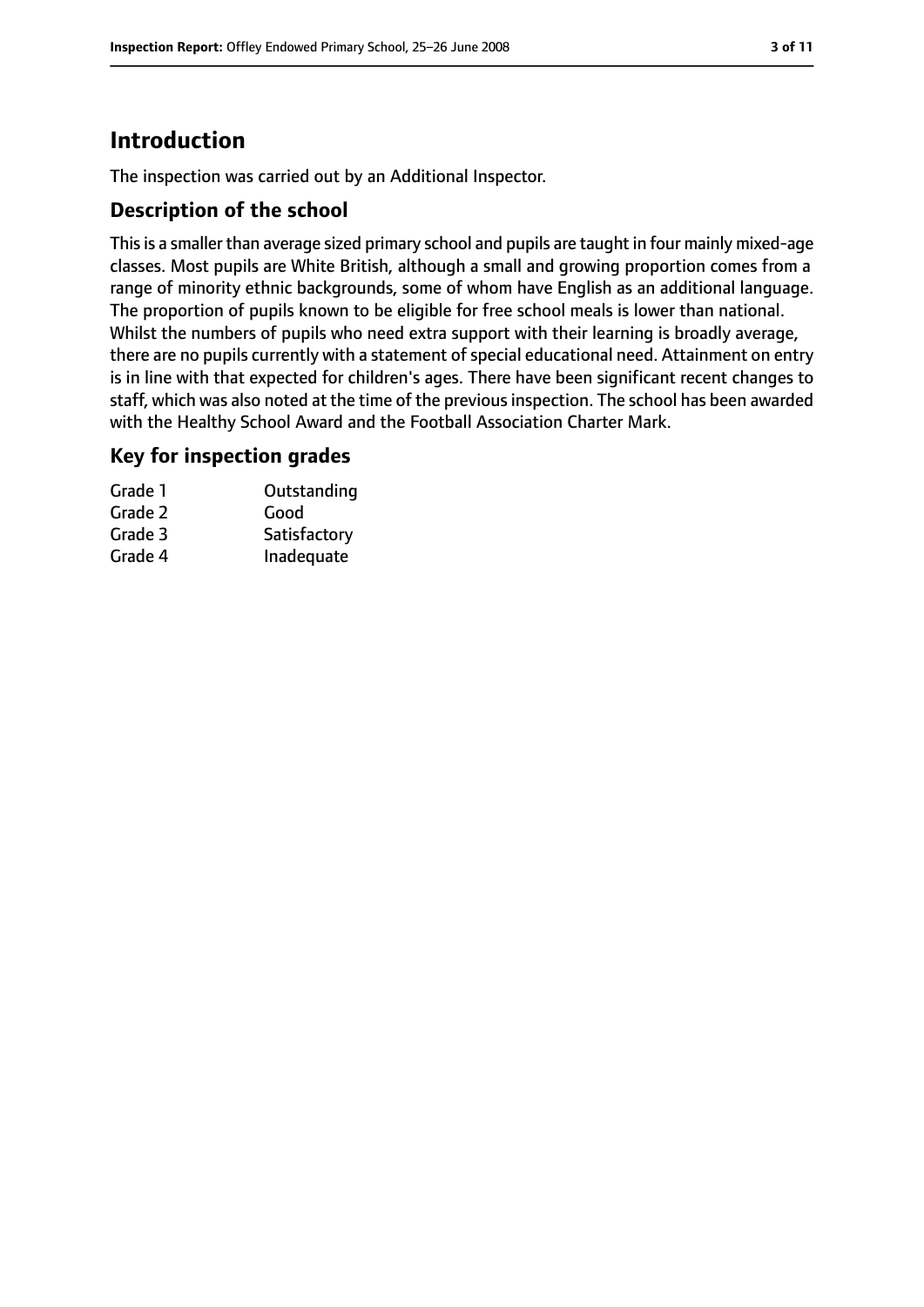# **Overall effectiveness of the school**

#### **Grade: 3**

The school provides a satisfactory quality of education. The good leadership, particularly of the headteacher, and the reorganisation of staff, which includes many new members, has forged a purposeful and effective team. As a result, the school has recently developed many good features. However, these improvements have yet to raise standards, or be sufficiently established, to further enhance the school's overall effectiveness. Under the guidance of the headteacher, the governing body and subject leaders are effectively developing their monitoring and planning skills. They have already brought about significant improvement in many aspects of the provision though these are not sufficiently embedded to grade the school's overall effectiveness more highly. The headteacher has a good understanding of the school's strengths and areas for improvement and has demonstrated recently that the school has a good capacity to continue to develop and improve further.

Pupils throughout the school make effective gains in their learning in lessons, especially in the core subjects of reading, writing and mathematics. This is because of the good quality of the teaching. Assessment data clearly indicates that for the most recent year, the progress of boys and girls from all groups has been good. However, there has been a history of past underachievement in several parts of the school. As a result, pupils at the end of Year 2 and Year 6 are likely to attain standards that are broadly in line with those expected for their ages in reading, writing and mathematics. Their overall achievement from entry to the school is, therefore, satisfactory.

Improvements in teaching and learning delivered by enthusiastic teachers make lessons interesting. They achieve this, for example, through the use of interactive whiteboards and many practical activities, such as drama. They track pupils' progress effectively through assessment and mark work regularly, using positive comments and encouragement. In English and mathematics, teachers have started to share with pupils what the next steps are they need to take to improve their work. However, some opportunities to suggest ways to improve pupils' writing in subjects other than English lessons are missed and not all pupils are aware that they have targets, as reference to them is inconsistent. The headteacher is aware, through her monitoring, that the policy for this needs to be revisited and reasserted for all staff.

Pupils' personal development is good. They take part in activities with wholehearted enthusiasm and talk about their school and the things they do with obvious pride. The curriculum has been significantly enhanced and is now good. There are many opportunities for pupils to take part in exciting and worthwhile learning opportunities and these have a positive impact on their progress and enthusiasm for their learning. Because of this, pupils enjoy lessons. The headteacher has identified the need to review the curriculum to ensure that the links between subjects are maximised in order to improve pupils' progress still further in the non-core subjects. Pupils' care and welfare are provided for appropriately and the provision for them to learn about staying safe and keeping healthy is good.

### **Effectiveness of the Foundation Stage**

#### **Grade: 2**

Children have a good start to their education in Foundation Stage because of the good quality of the provision. Children settle happily and parents are pleased with the care staff take to help their children enjoy their first days at school. The curriculum is effective and there is a good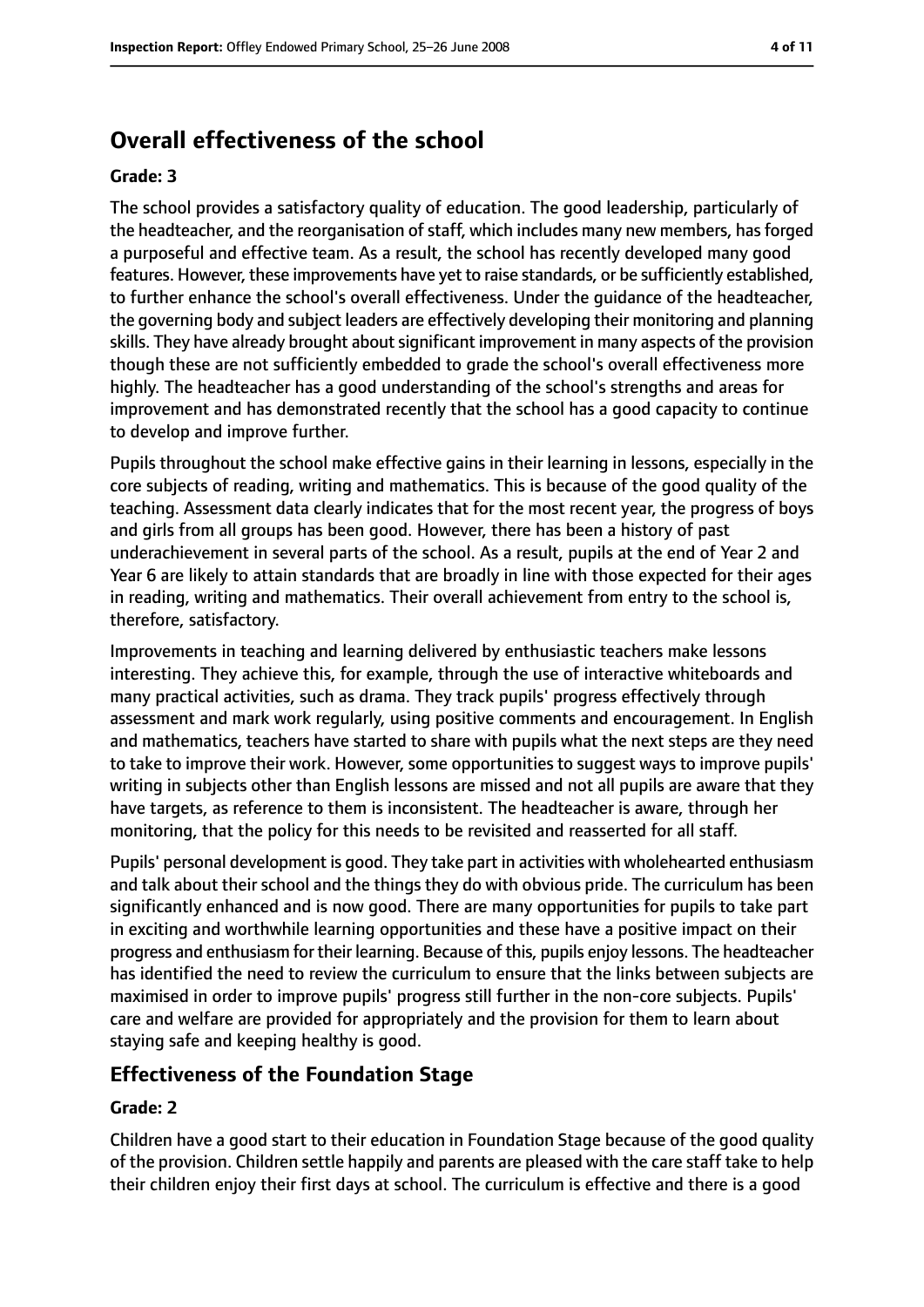emphasis on developing children's literacy and numeracy skills. Provision for children to develop their knowledge and understanding of the world, creative and physical development through outdoor learning has been significantly developed and is also now good. Boys and girls from all groups, make good progress overall because of effective teaching. Consequently, by the time they start in Year 1, standards are at least in line with those expected for their ages and for many children, they are above. However, while daily routines have grown and are known to all, they have not been formalised and so are open to differing interpretation. The Foundation Stage coordinator is aware that agreed routines now need to be clearly written for all to see.

## **What the school should do to improve further**

- More consistently involve pupils in the evaluation of their successes and regularly share what they need to do next to improve their writing across the curriculum.
- Formalise procedures for day-to-day activities so that all staff know what needs to be done and who is responsible for each area.
- Develop the links between subjects to make learning more relevant and improve progress.

A small proportion of schools whose overall effectiveness is judged satisfactory but which have areas of underperformance will receive a monitoring visit by an Ofsted inspector before their next section 5 inspection.

# **Achievement and standards**

#### **Grade: 3**

Standards in English and mathematics are broadly average at Year 2 and Year 6. Data shows that for many pupils, there has been significant under-achievement in the past, but this is no longer the case. Progress is all classes is currently good. This is because the rate of learning in lessons is increasingly good, particularly in English and mathematics. This improvement is directly attributable to good leadership and management, which has focussed on raising the quality of teaching and learning in literacy and numeracy. Those pupils who need extra support with their learning, including those with English as an additional language, receive good support so that they achieve well in relation to their abilities.

# **Personal development and well-being**

### **Grade: 2**

Pupils say they enjoy being in school and their attendance is good. Their personal, including their spiritual, moral, social and cultural, development is good. They generally relate well to each other, disputes and bad feelings are rare and dealt with speedily by all staff. As a result, behaviour is good; pupils are respectful of each other and try to do their best with their work in lessons. Pupils develop a good understanding of the need to stay safe and of the value of adopting a healthy lifestyle through such things as choosing healthy food. They are suitably prepared for the next stage in their education. The school encourages pupils to take responsibility at a social level and links with the school and wider community are good.

# **Quality of provision**

## **Teaching and learning**

#### **Grade: 2**

As a result of the good quality of the teaching, pupils are now making good gains in their learning. Relationships are good and expectations of pupils' behaviour are consistent and high.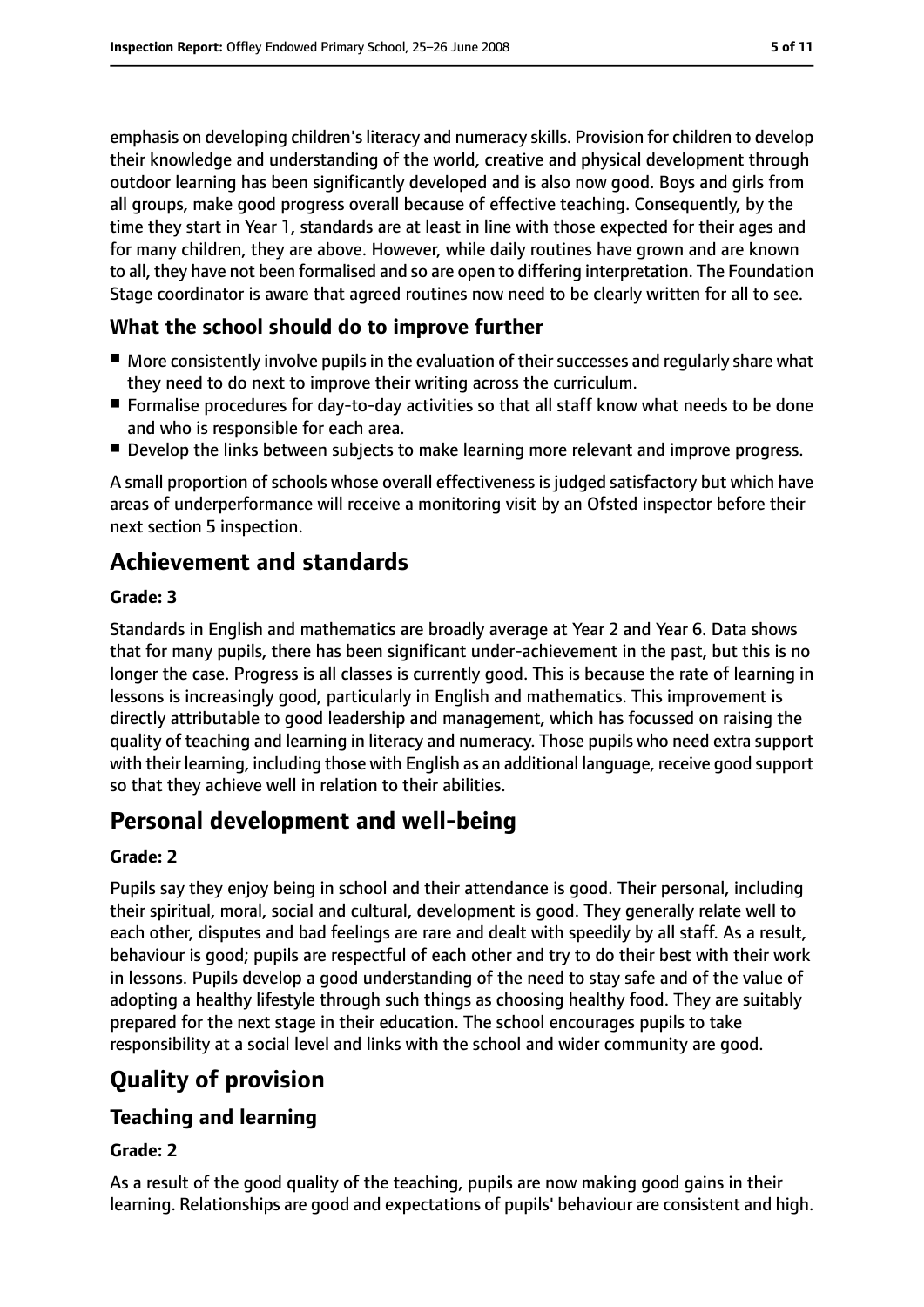As a result, pupils know what is expected of them and so are relaxed and happy in their work. They listen carefully, join in enthusiastically and concentrate well. Teachers make good use of a range of teaching aids, such as interactive white boards and trips and visits, to make lessons interesting, exciting and memorable. Teachers and other adults work together effectively. Assessment is regular. Targets for the next steps in literacy are set, based on what pupils can do and these are shared with them. However, this involvement of pupils is not yet undertaken consistently throughout the school. Marking is regular and positive, but marking in subjects other than English does not always tell pupils how they can improve their writing skills.

### **Curriculum and other activities**

#### **Grade: 2**

The school provides pupils with a good range of learning opportunities. Staff are successfully using the national strategies for teaching literacy and numeracy to guide their planning. They have addressed the shortcomings in the balance between subjects and the limited provision for outdoor learning for children in the Foundation Stage, highlighted at the time of the last inspection. Currently, the school is establishing links between different subject areas but the headteacher recognises that there is still much work to be done to develop and embed this. Teachers and teaching assistants provide good support for pupils who need additional help, including those with English as an additional language. A wide range of out-of-school activities are well supported and provide pupils with good opportunities to develop their interests. Effective use is also made of opportunities to enrich the curriculum through trips, to learn from qualified experts, such as in music and physical education and all pupils in Years 2 to 6 now learn French.

### **Care, guidance and support**

#### **Grade: 3**

The quality of support for pupils is good. Staff know pupils well in this small school and pupils benefit from good pastoral care. Effective systems are in place for safeguarding of pupils, child protection and risk assessments. Pupils feel safe in school and say they know that they will be listened to if the need arises. The school is caring and staff are alert to minimise any risks. However, some day-to-day procedures have evolved over recent times as the new school curriculum and policies have been developed. As they are not all in written form and with the many recent changes to staff, some are open to differing interpretations. The headteacher acknowledges the need to review agreed routines with all staff so that they all know what is required. Academic guidance is satisfactory. The school has made an effective start in establishing school-wide procedures for involving pupils' in knowing what they need to do next to improve their writing. However, these are still inconsistently applied, so that pupils do not all know what they need to do next and some pupils, incorrectly, say that they do not have any targets at the present time.

## **Leadership and management**

#### **Grade: 2**

Good leadership and management, in particular from the headteacher, have resulted in good improvements over the past year, for example, in the quality of teaching and learning and the curriculum. These have led to pupils' making good progress. The headteacher has a very clear view of the school based on her regular and astute monitoring. This information gathered is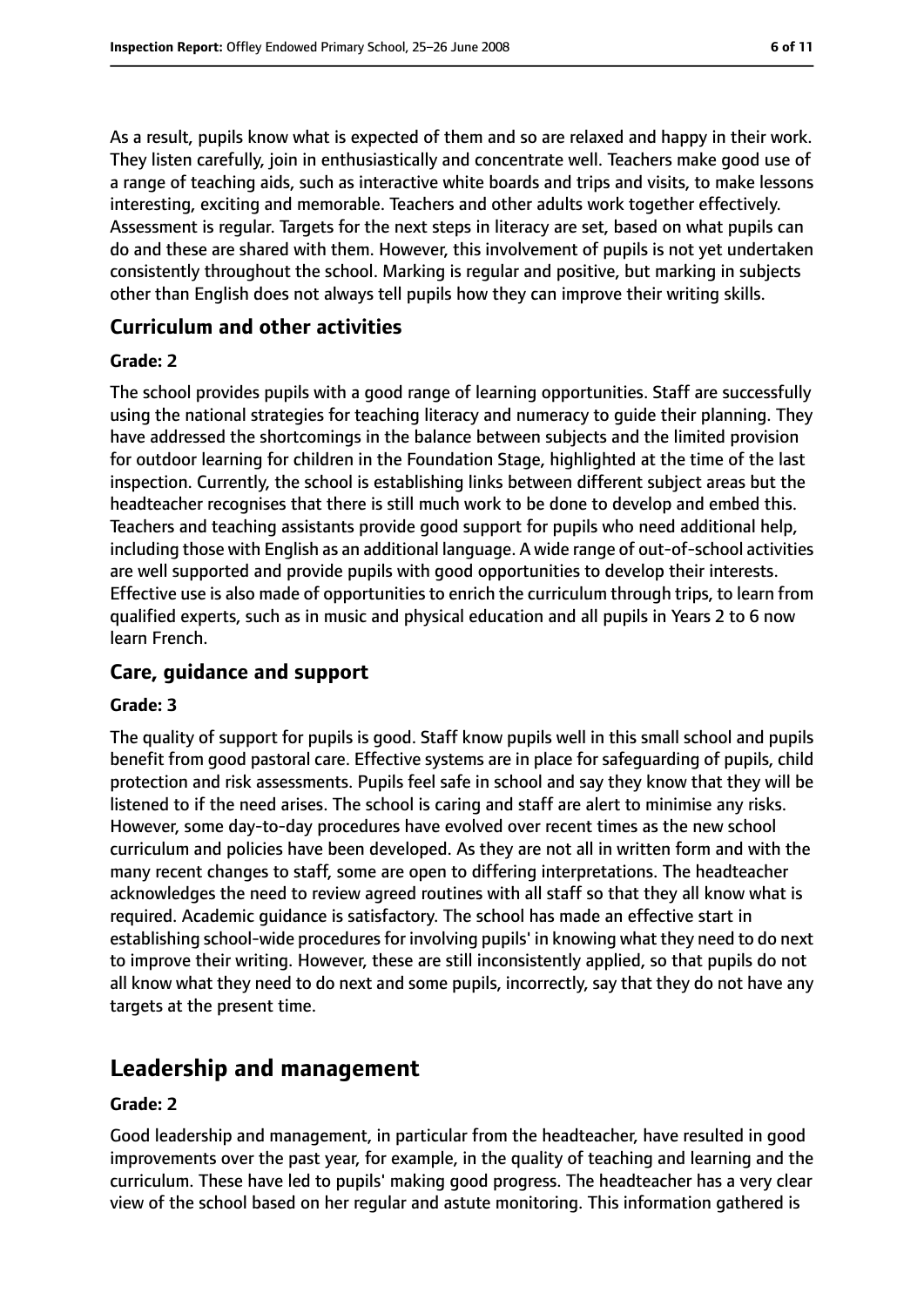shared openly with staff and governors and used effectively to highlight areas for improvement in the development plan. The governing body is strong supporter of the school and feel confident to question and challenge the leadership. All legal requirements are met and management of resources is good. A number of coordinators are new to their roles but are establishing themselves well in monitoring of standards across the school. Whilst monitoring of pupils' learning is rigorous and accurate, the school acknowledges that systems used currently are unwieldy and refining them to extract information more easily is an area requiring further development.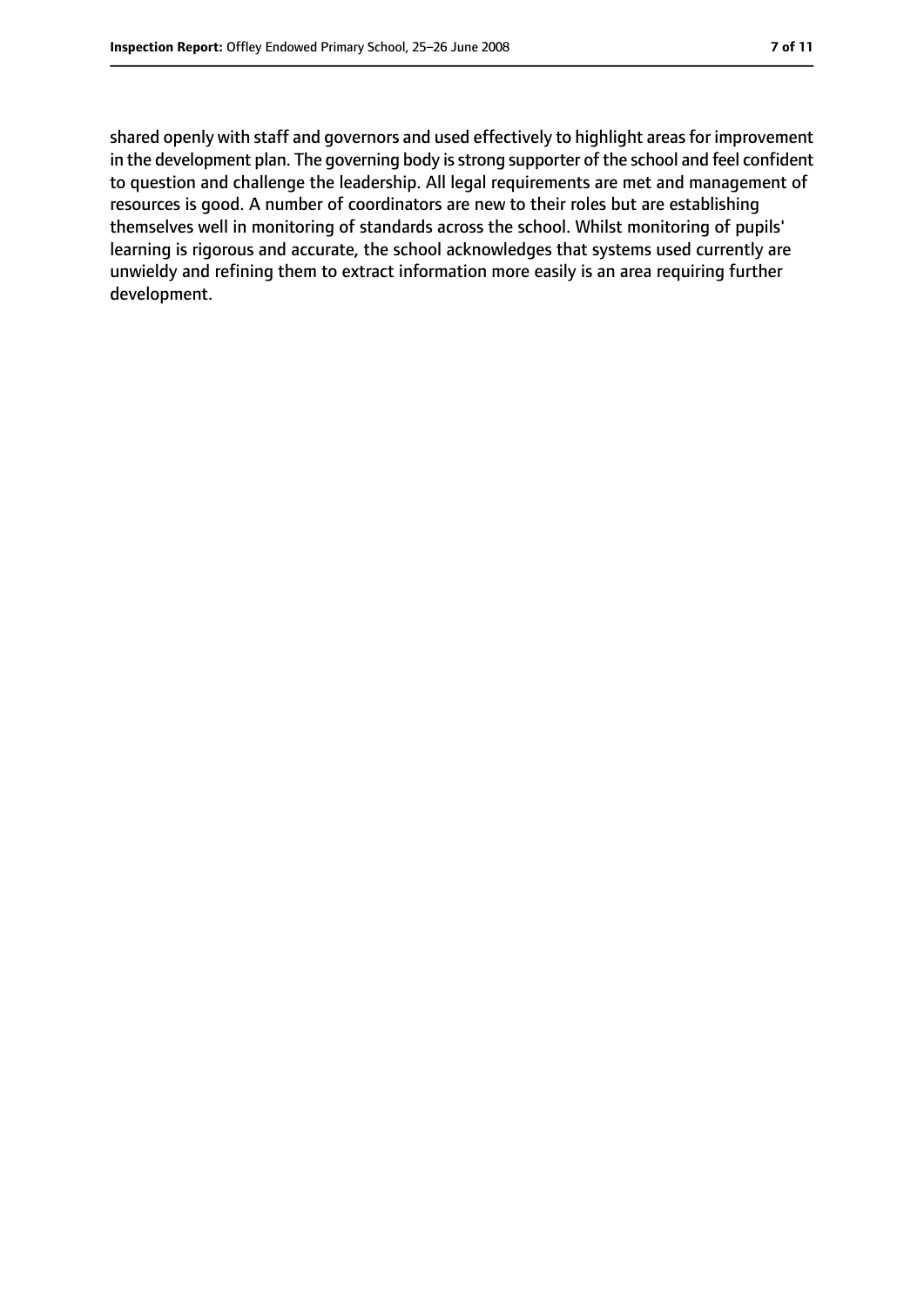**Any complaints about the inspection or the report should be made following the procedures set out in the guidance 'Complaints about school inspection', which is available from Ofsted's website: www.ofsted.gov.uk.**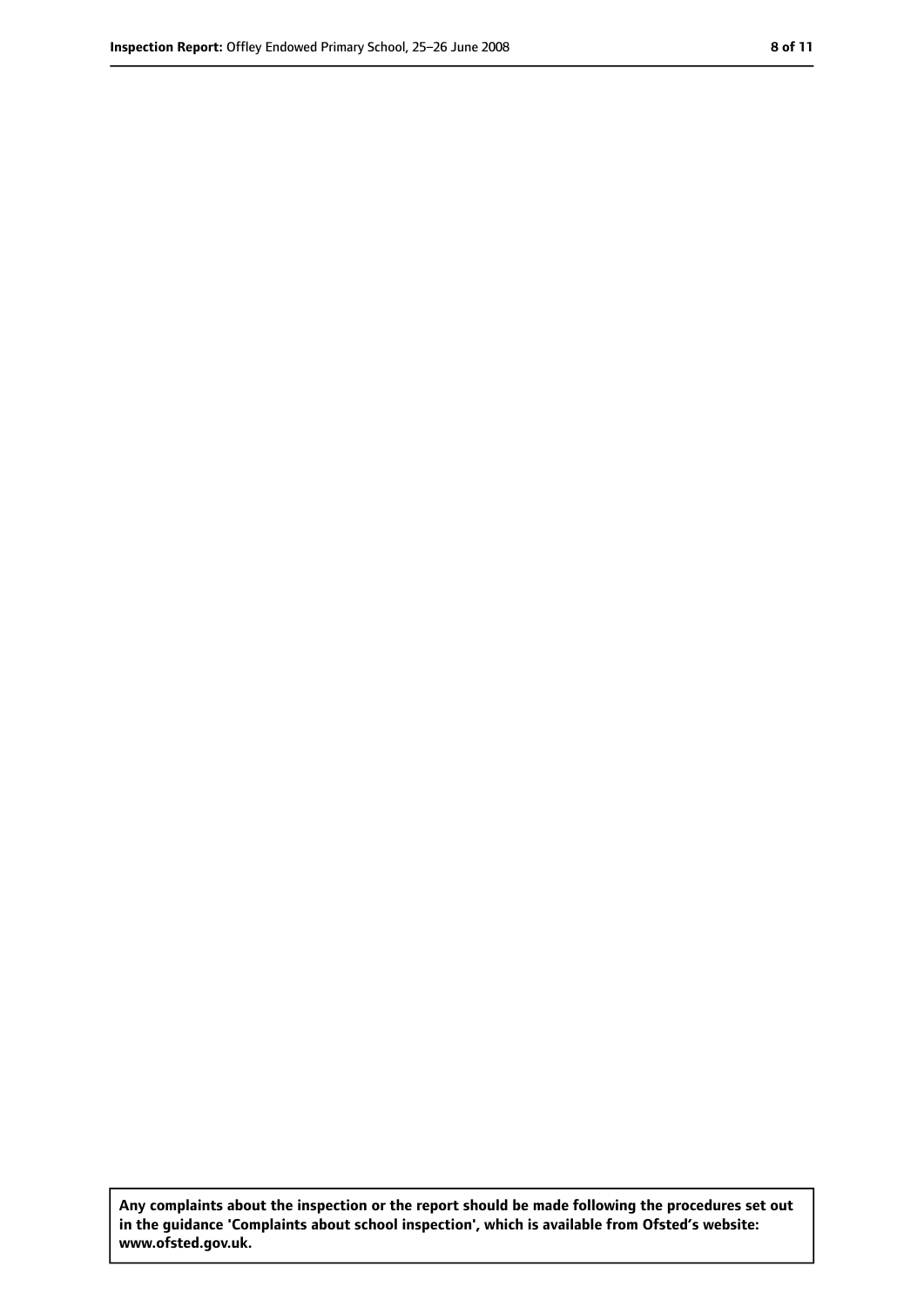# **Inspection judgements**

| $\dot{~}$ Key to judgements: grade 1 is outstanding, grade 2 good, grade 3 satisfactory, and | <b>School</b>  |
|----------------------------------------------------------------------------------------------|----------------|
| arade 4 inadequate                                                                           | <b>Overall</b> |

## **Overall effectiveness**

| How effective, efficient and inclusive is the provision of education, integrated<br>care and any extended services in meeting the needs of learners? |     |
|------------------------------------------------------------------------------------------------------------------------------------------------------|-----|
| Effective steps have been taken to promote improvement since the last<br>inspection                                                                  | Yes |
| How well does the school work in partnership with others to promote learners'<br>well-being?                                                         |     |
| The effectiveness of the Foundation Stage                                                                                                            |     |
| The capacity to make any necessary improvements                                                                                                      |     |

## **Achievement and standards**

| How well do learners achieve?                                                                               |  |
|-------------------------------------------------------------------------------------------------------------|--|
| The standards <sup>1</sup> reached by learners                                                              |  |
| How well learners make progress, taking account of any significant variations between<br>groups of learners |  |
| How well learners with learning difficulties and disabilities make progress                                 |  |

## **Personal development and well-being**

| How good is the overall personal development and well-being of the<br>learners?                                  |  |
|------------------------------------------------------------------------------------------------------------------|--|
| The extent of learners' spiritual, moral, social and cultural development                                        |  |
| The extent to which learners adopt healthy lifestyles                                                            |  |
| The extent to which learners adopt safe practices                                                                |  |
| How well learners enjoy their education                                                                          |  |
| The attendance of learners                                                                                       |  |
| The behaviour of learners                                                                                        |  |
| The extent to which learners make a positive contribution to the community                                       |  |
| How well learners develop workplace and other skills that will contribute to<br>their future economic well-being |  |

## **The quality of provision**

| How effective are teaching and learning in meeting the full range of the<br>learners' needs?          |  |
|-------------------------------------------------------------------------------------------------------|--|
| How well do the curriculum and other activities meet the range of needs<br>and interests of learners? |  |
| How well are learners cared for, quided and supported?                                                |  |

 $^1$  Grade 1 - Exceptionally and consistently high; Grade 2 - Generally above average with none significantly below average; Grade 3 - Broadly average to below average; Grade 4 - Exceptionally low.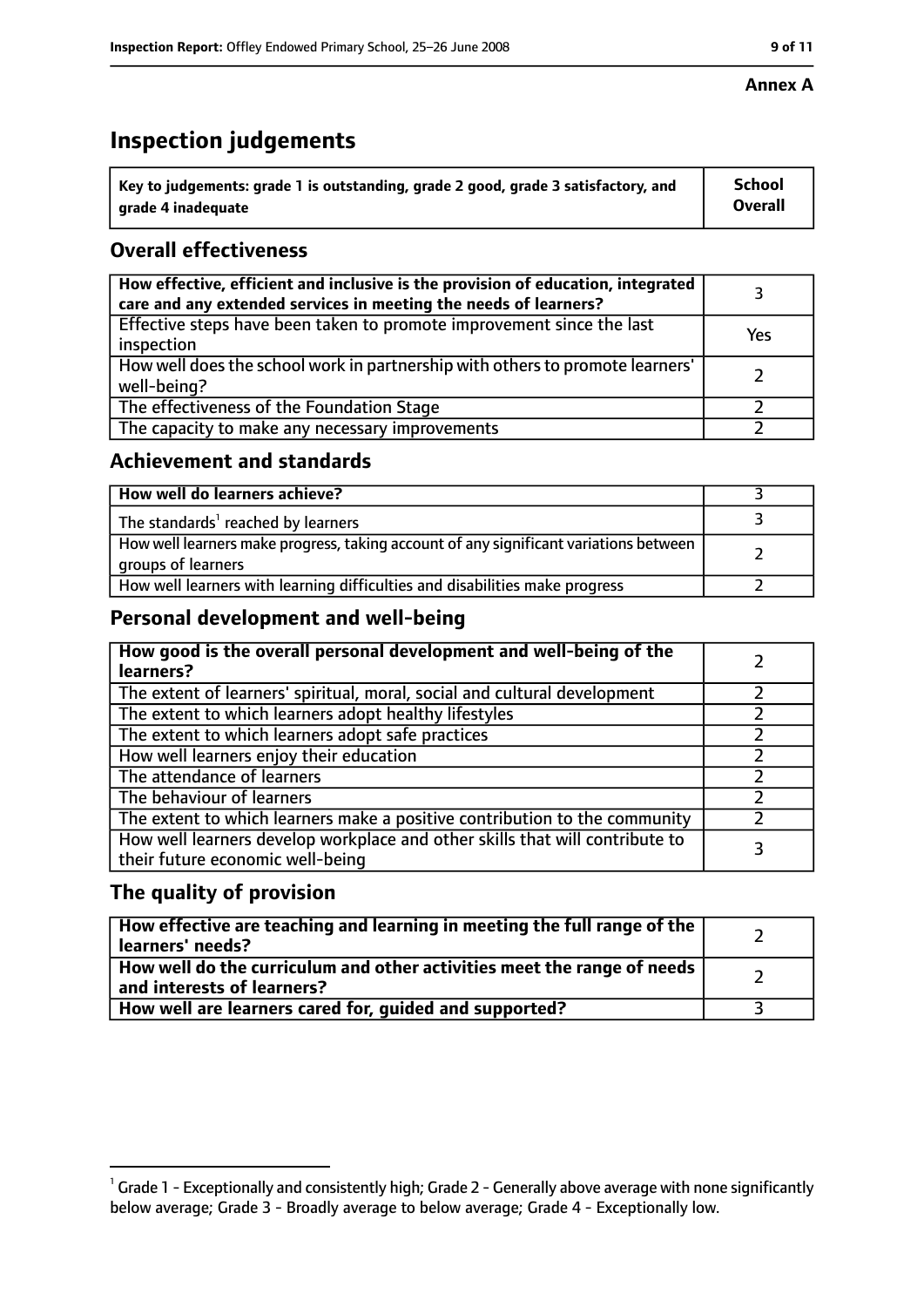# **Leadership and management**

| How effective are leadership and management in raising achievement<br>and supporting all learners?                                              |           |
|-------------------------------------------------------------------------------------------------------------------------------------------------|-----------|
| How effectively leaders and managers at all levels set clear direction leading<br>to improvement and promote high quality of care and education |           |
| How effectively leaders and managers use challenging targets to raise standards                                                                 |           |
| The effectiveness of the school's self-evaluation                                                                                               |           |
| How well equality of opportunity is promoted and discrimination tackled so<br>that all learners achieve as well as they can                     |           |
| How effectively and efficiently resources, including staff, are deployed to<br>achieve value for money                                          |           |
| The extent to which governors and other supervisory boards discharge their<br>responsibilities                                                  |           |
| Do procedures for safequarding learners meet current government<br>requirements?                                                                | Yes       |
| Does this school require special measures?                                                                                                      | <b>No</b> |
| Does this school require a notice to improve?                                                                                                   | No        |